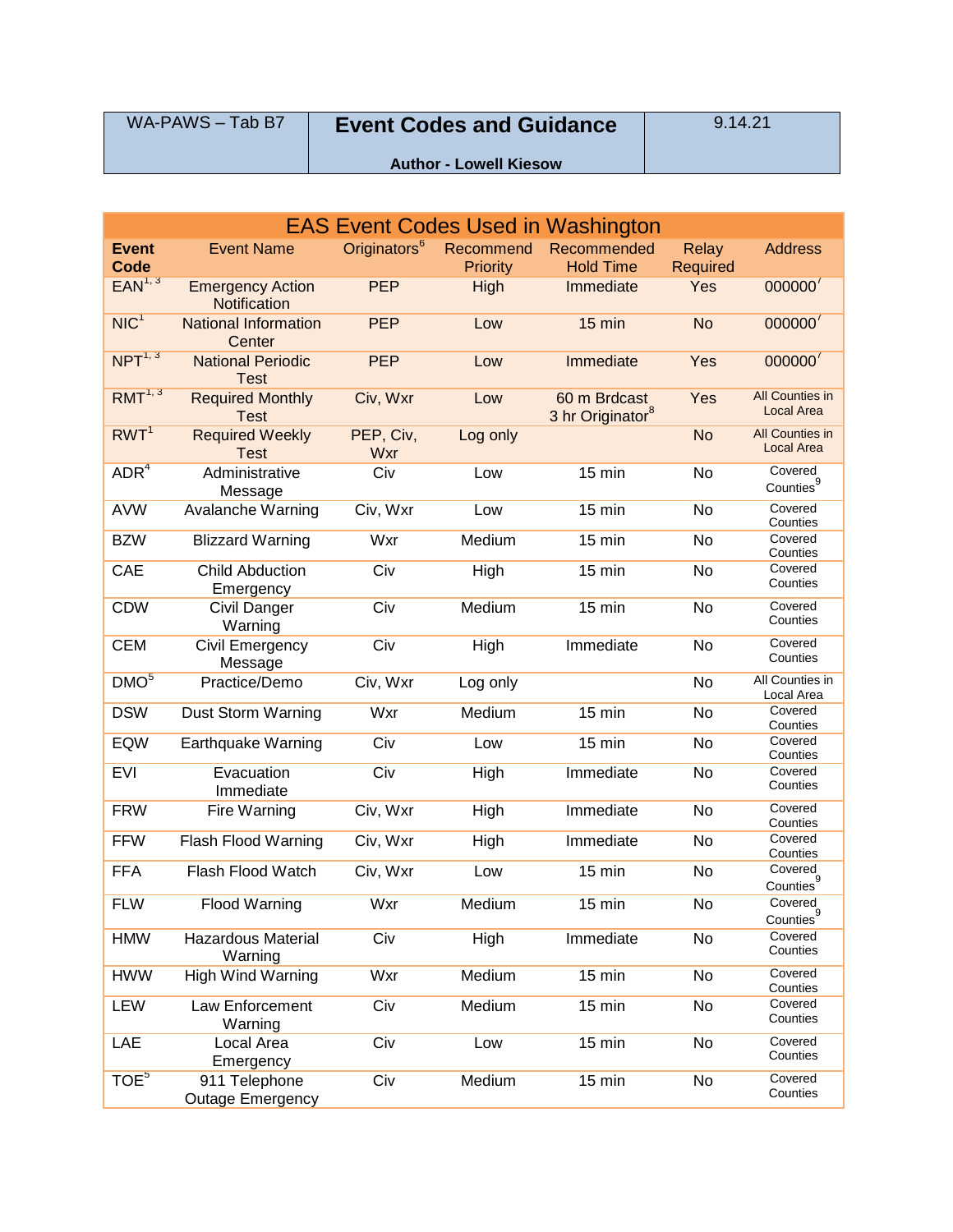| <b>NUW</b>       | <b>Nuclear Power Plant</b><br>Warning    | Civ      | High     | Immediate        | No | Covered<br>Counties              |
|------------------|------------------------------------------|----------|----------|------------------|----|----------------------------------|
| DMO <sup>5</sup> | Practice/Demo                            | Civ, Wxr | Log only |                  | No | All Counties in<br>Local Area    |
| <b>RHW</b>       | Radiological Hazard<br>Warning           | Civ      | High     | Immediate        | No | Covered<br>Counties              |
| <b>SVR</b>       | Severe<br>Thunderstorm<br>Warning        | Wxr      | High     | 15 min           | No | Covered<br>Counties              |
| <b>SVA</b>       | Severe<br>Thunderstorm<br>Watch          | Wxr      | Low      | 15 min           | No | Covered<br>Counties <sup>9</sup> |
| <b>SPW</b>       | Shelter in Place<br>Warning              | Civ      | High     | Immediate        | No | Covered<br>Counties              |
| <b>SMW</b>       | <b>Special Marine</b><br>Warning         | Wxr      | High     | Immediate        | No | Covered<br>Counties              |
| <b>TOR</b>       | Tornado Warning                          | Wxr      | High     | Immediate        | No | Covered<br>Counties              |
| <b>TOA</b>       | <b>Tornado Watch</b>                     | Wxr      | Low      | $15 \text{ min}$ |    | Covered<br>Counties              |
| TOE <sup>5</sup> | 911 Telephone<br><b>Outage Emergency</b> | Civ      | Medium   | 15 min           | No | Covered<br>Counties              |
| <b>TSW</b>       | Tsunami Warning                          | Wxr      | High     | Immediate        | No | Covered<br>Counties              |
| <b>TSA</b>       | Tsunami Watch                            | Wxr      | Medium   | 15 min           | No | Covered<br>Counties              |
| <b>VOW</b>       | Volcano Warning                          | Civ      | High     | Immediate        | No | Covered<br>Counties              |
| <b>WSW</b>       | <b>Winter Storm</b><br>Warning           | Wxr      | Medium   | 15 min           | No | Covered<br>Counties $^{9}$       |

# Notes

- 1. National event codes are shaded.
- 2. State and local event codes are un-shaded. Relaying these codes is voluntary, not required by FCC rules. State and local alerts may not be delayed more than 15 minutes. See FCC 11.51(n)..
- 3. Events shown as *relay required* are mandatory to be broadcast within the hold time shown. This is governed by FCC rules. See FCC 11.51(m).
- 4. ADR Administrative Message is used to cancel a CAE Child Abduction Emergency.
- 5. These codes are duplicated on the list because they fall out of alphabetical order, depending upon which column you search by.
- 6. Originators are Primary Entry Point (national), Civil Authorities (state and local), and National Weather Service.
- 7. The location code for a nationwide alert is six zeroes, *effective July 30, 2016*.
- 8. Broadcasters must relay an RMT within 60 minutes. Originators should use a 3 hour expiration time when sending an RMT.
- 9. "Counties Covered" means all counties served by the signal coverage of the station. That may include more or fewer counties than those in the *Local Area* as defined by the state EAS plan.

Event Codes Not Used In Washington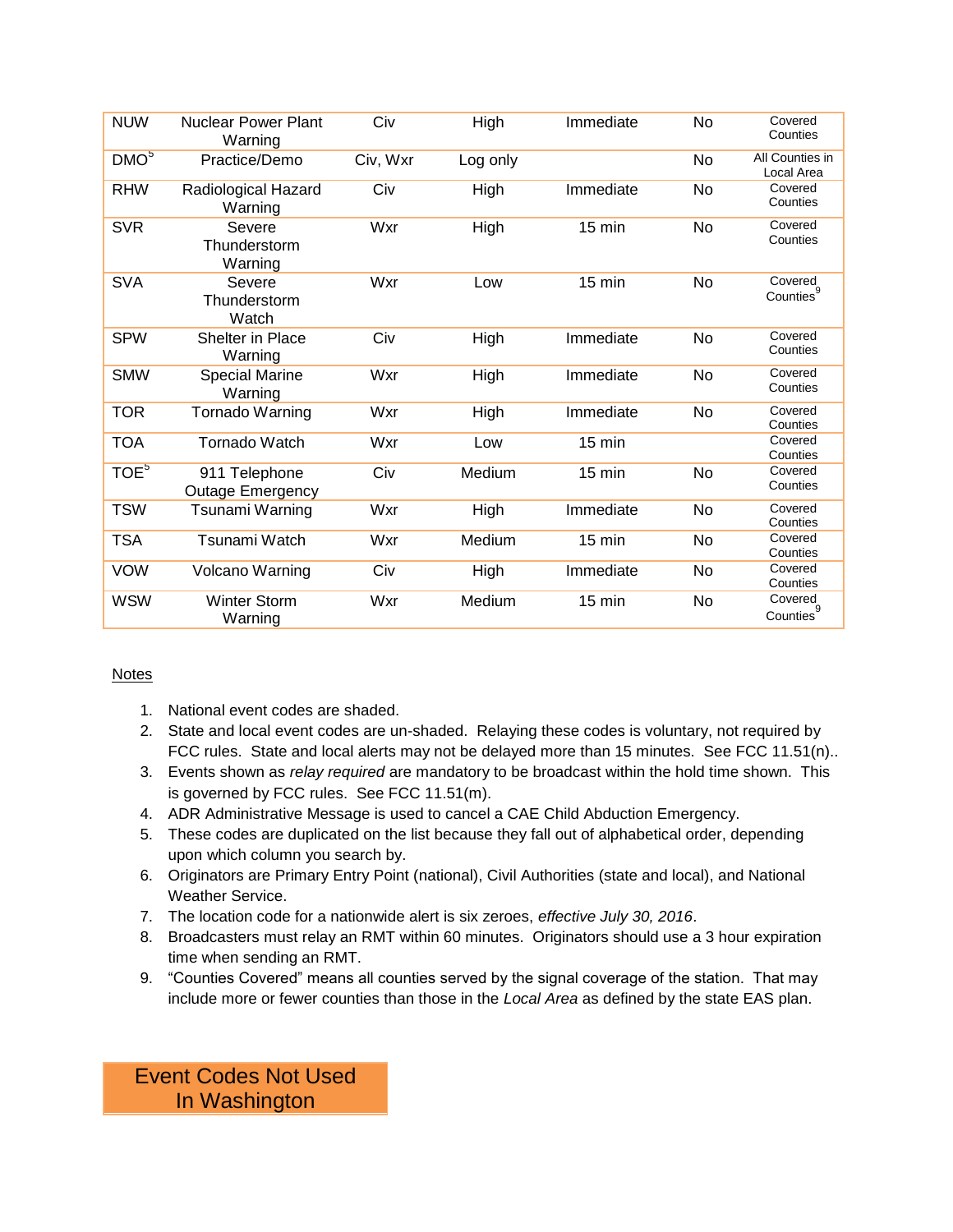| Event<br>Code | <b>Event Name</b>                   |
|---------------|-------------------------------------|
| AVA           | Avalanche Watch                     |
| <b>CFW</b>    | Coastal Flood Warning               |
| <b>CFA</b>    | Coastal Flood Watch                 |
| EWW           | <b>Extreme Wind Warning</b>         |
| <b>FFS</b>    | <b>Flash Flood Statement</b>        |
| <b>FLA</b>    | Flood Watch                         |
| <b>FLS</b>    | <b>Flood Statement</b>              |
| HWA           | High Wind Watch                     |
| HUW           | Hurricane Warning                   |
| HUA           | Hurricane Watch                     |
| HLS           | Hurricane Statement                 |
| NMN           | <b>Network Message Notification</b> |
| <b>SSA</b>    | Storm Surge Watch                   |
| SSW           | Storm Surge Warning                 |
| SVS           | Severe Weather Statement            |
| SPS           | <b>Special Weather Statement</b>    |
| TRW           | <b>Tropical Storm Warning</b>       |
| <b>TRA</b>    | <b>Tropical Storm Watch</b>         |
| WSA           | Winter Storm Watch                  |

# Non-Weather Related EAS Emergency

# Event Code Descriptions

# **Introduction**

This section provides the recommended definitions of non-weather related events. Most of these event codes are self-explanatory, yet are explained to ensure consistency of use by all EAS message originators.

Below are descriptive guidelines used for 17 non-weather related EAS emergency events. These guidelines were adapted from a National Weather Service (NWS) working group, the Houston Local Emergency Communications Committee and NWS Directive 10-518 [\(www.nws.noaa.gov/directives\)](http://www.nws.noaa.gov/directives).

#### **Message Description Guidance**

This guidance was provided by the State Emergency Communication Committee (SECC) and Local Emergency Communication Committees (LECC) and local authorized EAS message originators are encouraged to follow these guidelines to provide statewide and national consistent use of these codes.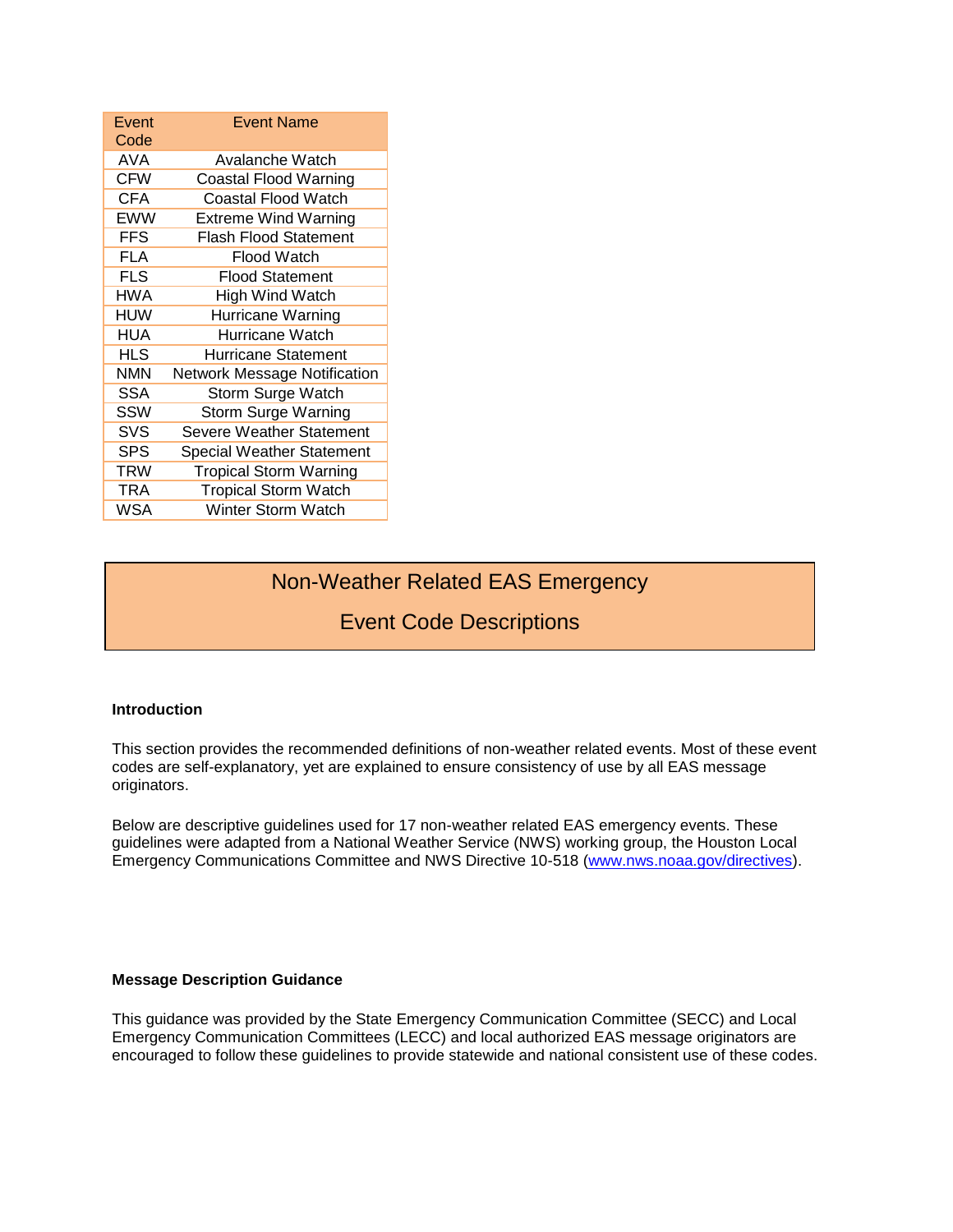A warning or watch is normally issued only once to provide initial notification (alert) of the event. A new warning or watch should be issued if the hazard or recommended public protective action(s) has expanded into another county or geographic zone, or if the valid time has been extended. All other updates or cancellations of the event should be sent as a non-emergency Administrative Message (ADR) or by other means (e.g., telephone, fax, e-mail, or media briefings) to local news media outlets.

#### **Administrative Message (ADR)**

A non-emergency message that provides updated information about an event in progress, an event that has expired or concluded early, pre-event preparation or mitigation activities, post-event recovery operations, or other administrative matters pertaining to the Emergency Alert System. A good example for use of this event code is cancellation of an Amber Alert.

### **Avalanche Watch (AVA)**

A message issued by authorized officials when conditions are forecast to become favorable for natural or human-triggered avalanches that could affect roadways, structures, or backcountry activities.

### **Avalanche Warning (AVW)**

A warning of current or imminent avalanche activity when avalanche danger is considered high or extreme. Authorized officials may recommend or order protective actions according to state law or local ordinance when natural or human-triggered avalanches are likely to affect roadways, structures, or backcountry activities.

### **Child Abduction Emergency (CAE)**

An emergency message, based on statewide established criteria, about a missing child believed to be abducted. A local or state law enforcement agency investigating the abduction will describe the missing child, provide a description of the suspect or vehicle, and ask the public to notify the requesting agency if they have any information on the whereabouts of the child or suspect. For cancellation of an Amber Alert, use the ADR event code.

#### **Civil Danger Warning (CDW)**

A warning of an event that presents a danger to a significant civilian population. The CDW, which usually warns of a specific hazard and gives specific protective action, has a higher priority than the Local Area Emergency (LAE). Examples include contaminated water supply and imminent or in-progress military or terrorist attack. Public protective actions could include evacuation, shelter in place, or other actions (such as boiling contaminated water or seeking medical treatment). If cancellation of a CDW is needed, use the ADR event code.

#### **Civil Emergency Message (CEM)**

An emergency message regarding an in-progress or imminent significant threat(s) to public safety and/or property. The CEM is a higher priority message than the Local Area Emergency (LAE), but the hazard is less specific then the Civil Danger Warning (CDW). For example, the CEM could be used to describe a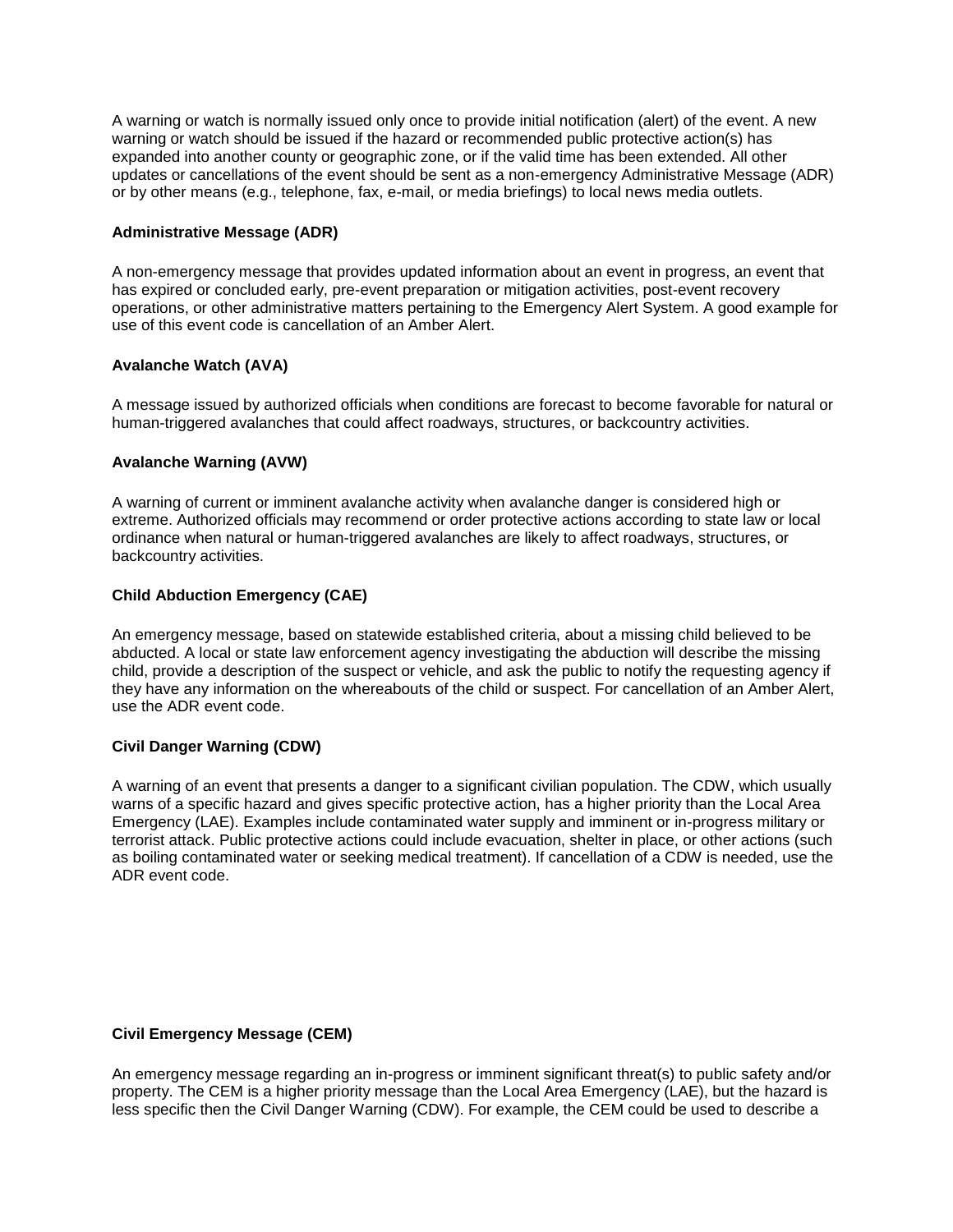change in the Homeland Security alert System level in response to a terrorist threat. If cancellation of a CEM is needed, use the ADR event code.

# **Earthquake Warning (EQW)**

A warning of current or imminent earthquake activity. Authorized officials may recommend or order protective actions following an earthquake according to state law or local ordinance.

### **Evacuation Immediate (EVI)**

A warning where immediate evacuation is recommended or ordered according to state law or local ordinance. As an example, authorized officials may recommend the evacuation of affected areas and where to move due to an approaching tsunami. In the event a flammable or explosive gas release, authorized officials may recommend evacuation of designated areas where casualties or property damage from a vapor cloud explosion or fire may occur.

### **Fire Warning (FRW)**

A warning of a spreading wildfire or structural fire that threatens a populated area. Evacuation of areas in the fire's path may be recommended by authorized officials according to state law or local ordinance.

#### **Hazardous Materials Warning (HMW)**

A warning of the release of a non-radioactive hazardous material (such as a flammable gas, toxic chemical, or biological agent) that may recommend evacuation (for an explosion, fire or oil spill hazard) or shelter in place (for a toxic fume hazard). If cancellation of a HMW is needed, use the ADR event code.

# **Law Enforcement Warning (LEW)**

A warning of a bomb explosion, riot, or other criminal event (e.g. a jailbreak). An authorized law enforcement agency may blockade roads, waterways, or facilities, evacuate or deny access to affected areas, and arrest violators or suspicious persons. If cancellation of a LEW is needed, use the ADR event code.

#### **Local Area Emergency (LAE)**

An emergency message that defines an event that by itself does not pose a significant threat to public safety and/or property. However, the event could escalate, contribute to other more serious events, or disrupt critical public safety services. Instructions, other than public protective actions, may be provided by authorized officials. Examples include: a disruption in water, electric or natural gas service, road closures due to excessive snowfall, or a potential terrorist threat where the public is asked to remain alert. If cancellation of a LAE is needed, use the ADR event code.

# **911 Telephone Outage Emergency (TOE)**

An emergency message that defines a local or state 911 telephone network outage by geographic area or telephone exchange. Authorized officials may provide alternative phone numbers in which to reach 911 or dispatch personnel.

#### **Nuclear Power Plant Warning (NUW)**